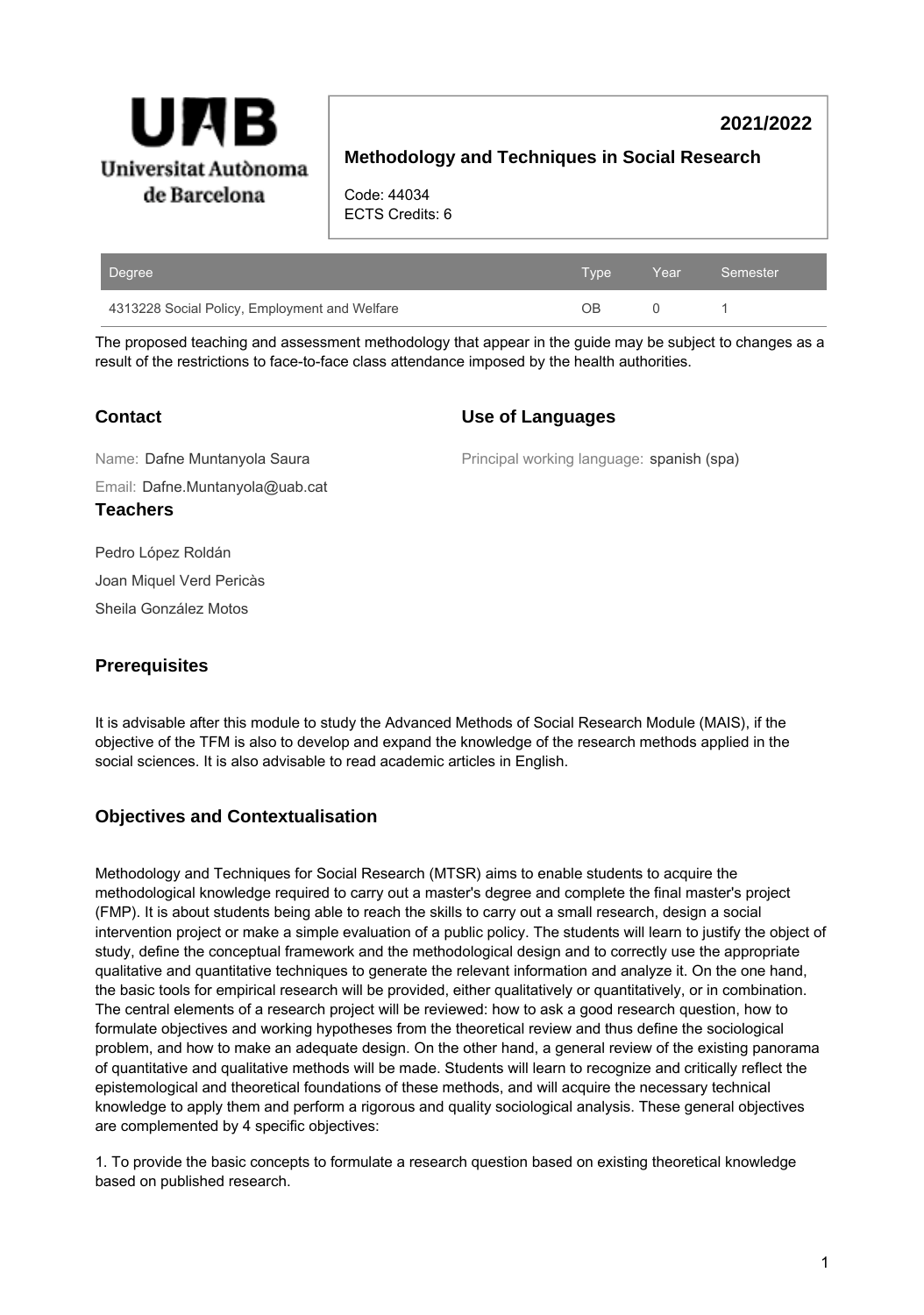2. To have the knowledge and standards to formulate relevant, concise and verifiable objectives and assumptions.

3. To provide knowledge to develop an appropriate research design, whether in a quantitative, qualitative or mixed orientation.

4. To present the appropriate qualitative or quantitative methodology for obtaining and analyzingthe data.

# **Competences**

- Continue the learning process, to a large extent autonomously.
- Design and conduct research projects on work, gender and social policy, using advanced qualitative and quantitative research techniques.
- Put forward innovative proposals for the relevant field of study.
- Use acquired knowledge as a basis for originality in the application of ideas, often in a research context.
- Use and manage bibliography and IT resources in the field of study.

## **Learning Outcomes**

- 1. Continue the learning process, to a large extent autonomously.
- 2. Identify the root of a problem, justify research hypotheses and propose an appropriate design..
- 3. Interpret, apply and identify the repercussions of the different methodological paradigms and their specific methods of social research, for the research model and design and, in particular, to put together a mixed design.
- 4. Put forward innovative proposals for the relevant field of study.
- 5. Use acquired knowledge as a basis for originality in the application of ideas, often in a research context.
- 6. Use and manage bibliography and IT resources in the field of study.
- 7. Use the software that allows to analyze the results that correspond to each one of the methods and techniques implemented.

# **Content**

The contents of the module are structured around three thematic sections:

1. Research Design [RD] (professors Dafne Muntanyola and Sheila González) (16 hours)

The general objective of this blog is to start the PhD student in the world of social science research. We want to consider a reflection on what it means to research in the social sciences. The fundamental interests of the block are oriented towards clarifying the basic requirements of the scientific methodology, the concepts and instruments of the applied research to the analysis of the social reality and the routines and basic instrumental abilities that allow to develop the " research activity The organization of the blog will thus be oriented to make explicit what are the central elements that allow to do sociological research, as well as to transmit to the students the necessary knowledge to build a research or diagnostic object and prepare the corresponding research design . In this sense, it is essential to know the main sources of information and scientific documentation, acquire basic research habits in the social sciences, and learn a rigorous work style, capable of combining the use of recognized criteria by the scientific community with personal creativity. The 16 hours of the section are divided into 4 sessions that include the following contents:

### PROGRAM

1. Basic concepts of research (4 hours) What is a sociological problem?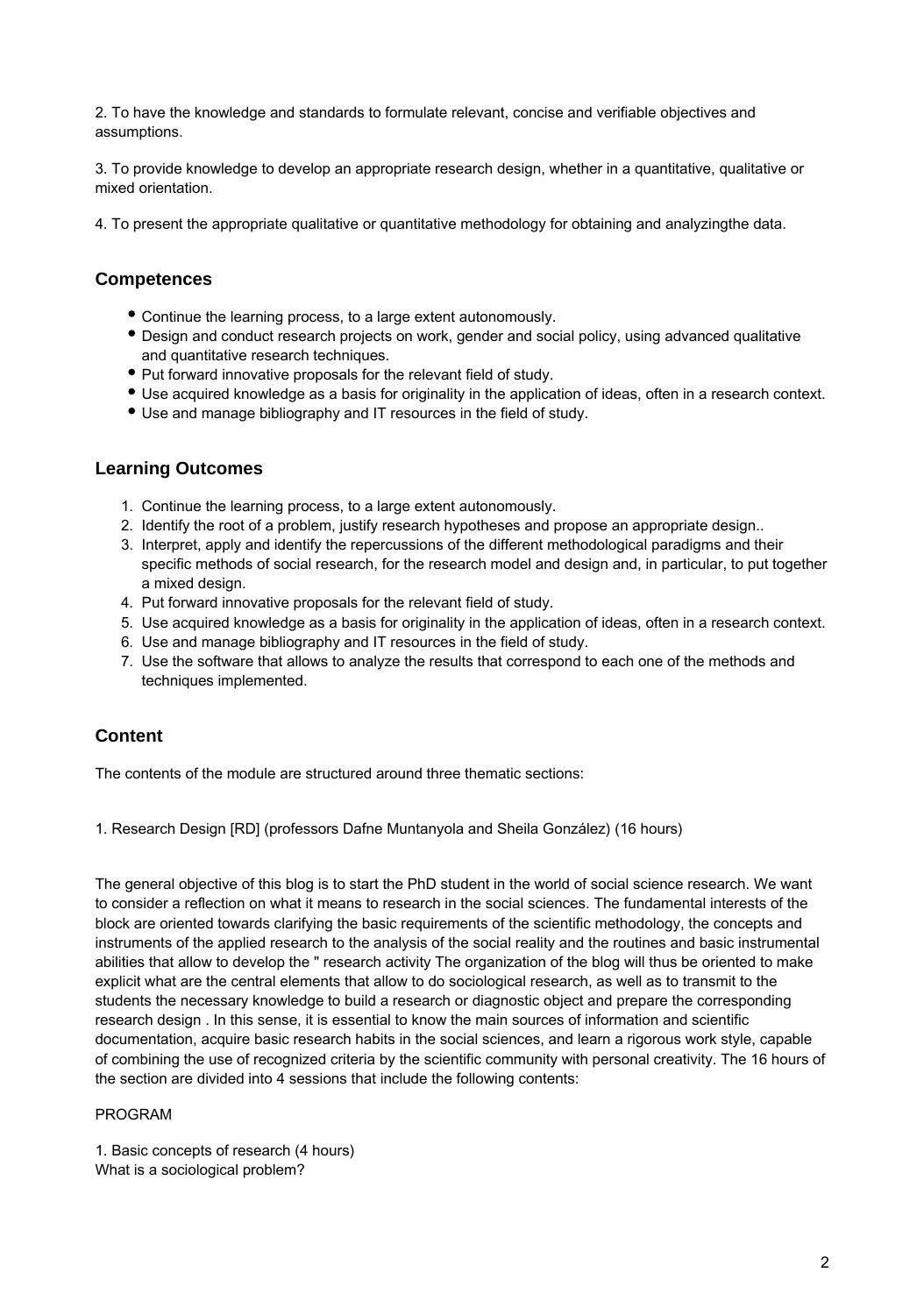Position of the researcher Stages of research Social intervention

2. The research process in social sciences (4 hours) The election and definion of the subject. The formulation of the problem and the first questions. The exploration: Collection and systematization of information. Preparation of the state of the arts. Definition of the problem. The recognition of the disciplinary tradition. Objectives. The analysis model. Definition of key concepts. Delimitation of research hypotheses. The initial diagnosis.

3.The design of research and communication of results. (4 hours) Quantitative, qualitative and mixed methods. Methods and tools: the empirical analysis procedures. The design of an intervention program.

4. Evaluation of a public policy (4 hours) What do we evaluate? Why do we evaluate? How do we evaluate? Evaluation design and type of evaluations Evaluation methodology: phases and instruments Evaluation results

There will be several bibliographical references regarding each block session but it is recommended to follow the following manual:

Quivy, Raymond; Van Campenhoudt, Luc (2005/1988): Manual of research in social sciences. Mexico: Limusa.

### 2. Qualitative analysis [AQL] (professor Joan Miquel Verd) (8 hours)

This section offers an overview and basic knowledge of four of the most important qualitative methods for obtaining information in the social sciences, such as the qualitative interview, the discussion group (or focus group), observation and the use of documents. In addition, it is also intended to offer the basic knowledge for the correct and rigorous analysis of qualitative data. For this, two of the most used qualitative data analysis methods will be briefly presented, such as qualitative content analysis and discourse analysis.

The objectives of the section are four. In the first place, that the students know the main existing variants of qualitative methods. Second, that students learn to select the adequate data collection method and its most appropriate variant depending on the research question and the object of study, also taking into account pragmatic factors. Third, that students acquire sufficient technical knowledge of each method to use it correctly. Finally, the objective is also that the students know the two qualitative data analysis methods mentioned in order to carry out valid interpretations based on the data.

#### PROGRAM

1. Qualitative design decisions

The research question and the type of information sought

The field and the sample in qualitative research

The type of information provided by the different qualitative methods

2. The qualitative interview

Fundamentals and general characteristics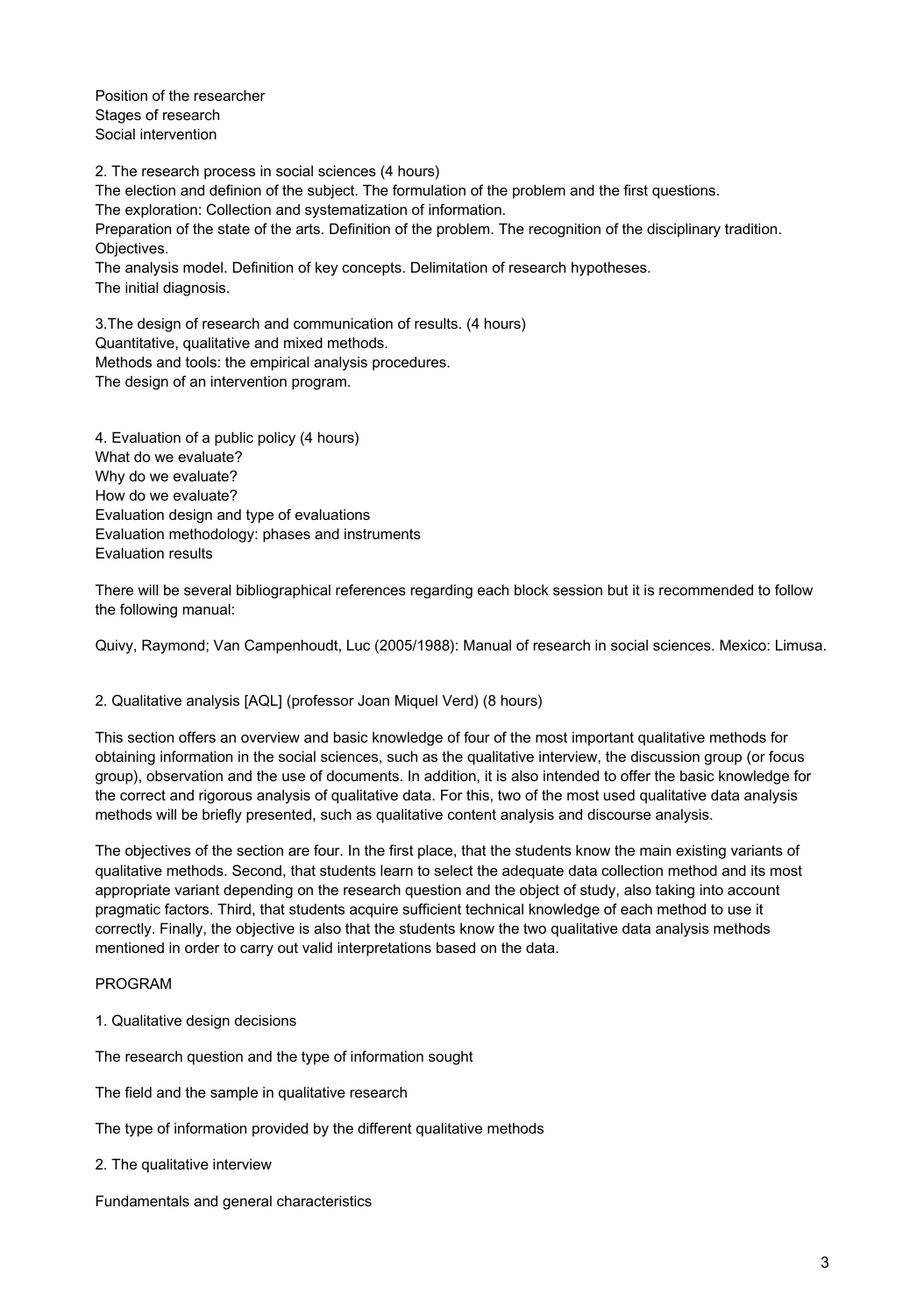Selection of the sample and type of interviews The guideline and development aspects Potentialities and limits 3. The discussion group Fundamentals and general characteristics Composition and number of groups The guideline and development aspects Potentialities and limits 4. Observation Fundamentals and general characteristics Types of observation and data recording Potentialities and limits 5. The use of documents Definition and general characteristics Selection of the type and corpus of documents Potentialities and limits 6. Qualitative data analysis Qualitative content analysis

Discourse analysis

Various bibliographic references will be offered regarding each of the six topics covered in the programme, however the basic bibliographic reference will be:

Verd, J.M; Lozares, C. (2016). Introducción a la investigación cualitativa. Fases, métodos y técnicas. Madrid: Síntesis.

3. Quantitative analysis [AQN] (Professor Pedro López) (8 hours)

The general objective of this section isto offer an applied overview of the different quantitative data analysis techniques and to treat the most basic techniques of univariate and bivariable statistical data analysis. This set of more fundamental analysis techniques make it easier to establish the conceptual basis of quantitative data analysis, allowing further knowledge and the extension of knowledge to more complex multivariable analysis procedures. The subject will give the foundation of the selection of treated techniques, with a very applied orientation and with the objective that the students acquire the sufficient elements so that they can use the knowledge of these techniques in their search. The main concepts of descriptive and inferential statistics, the issue of measurement in social sciences, a classification overview of the different quantitative analysis techniques and the techniques of univariable and bivariable analysis (analysis of contingency tables, analysis of variance and analysis of variables) regression).

The course involves two elements that are necessary for its monitoring and for its use. The first is the knowledge and use of the essential mathematical and statistical instruments for analysis; the corresponding information will be given in a basic and balanced way for the formalization of these procedures but where the main objective is the understanding and interpretation of the information they generate for the realization of an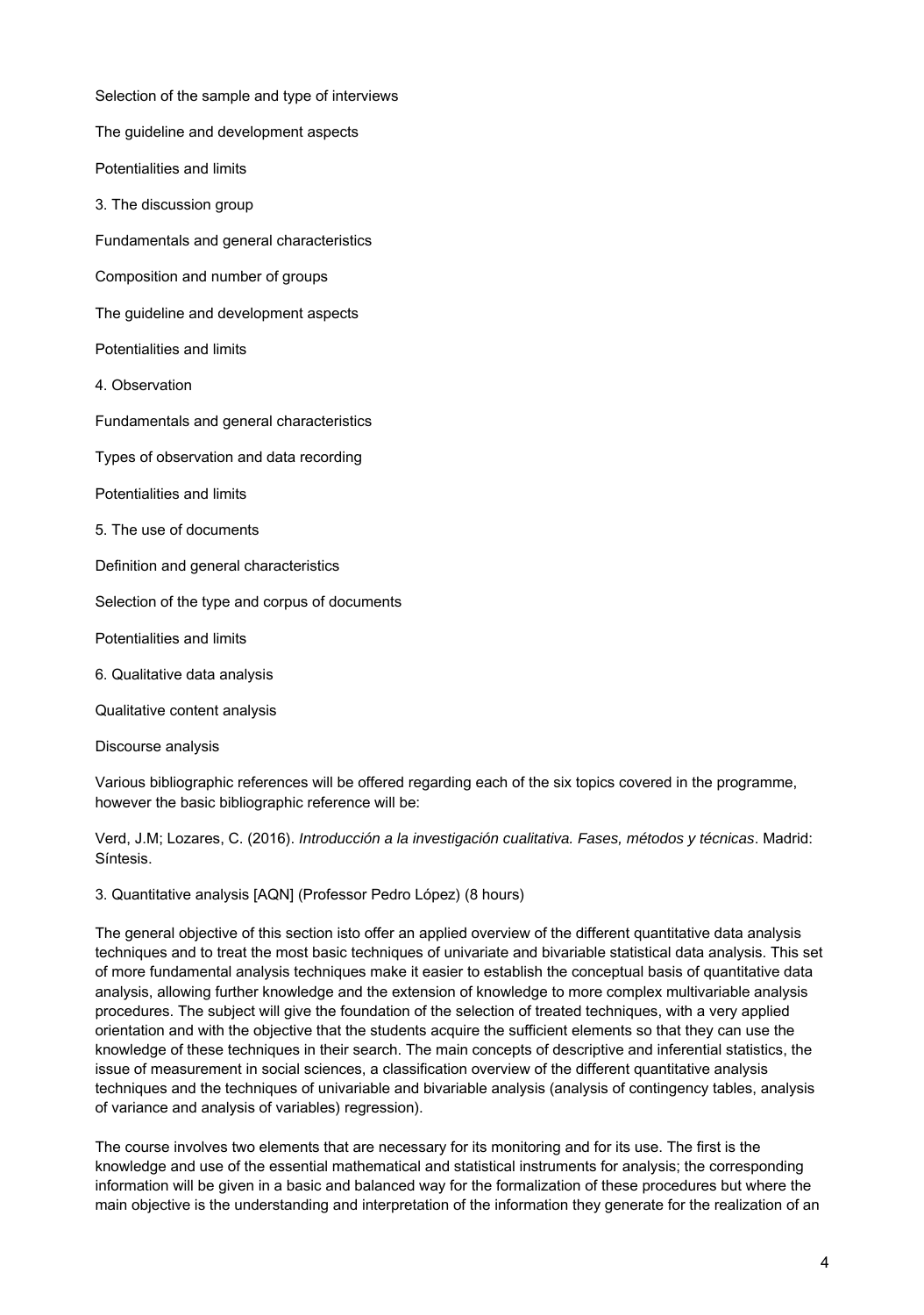applied study. The second is the use of the statistical software R that will allow to illustrate and apply the knowledge related to the different analysis procedures.

There will be several bibliographical references related to each analysis technique presented but a main manual published in open with all the theoretical and practical material that will be followed during the course will be followed:

López-Roldán, P .; Fachelli, S. (2015). Methodology of Quantitative Social Research. Bellaterra (Cerdanyola del Vallès): Digital Document Repository,Autonomous University of Barcelona. 1st. edition.

http://ddd.uab.cat/record/129382 http://pagines.uab.cat/plopez/content/manual-misc

#### PROGRAM

- 1. Introduction to quantitative data analysis
- Blog presentation: content, dynamics and evaluation
- Quantitative analysis techniques in models and analysis designs
- General concepts and classification of techniques
- 2. Analysis of data with a variable
- Frequency distribution and graphic representations
- Characteristics of a frequency distribution
- Exploratory data analysis
- Fundamentals of inferential statistics
- 3. Analysis of contingency tables
- Presentation and reading of a contingency table
- Analysis of the relationship between variables: independence and association
- 4. Analysis of comparison of means and analysis of variance
- Descriptive and inferential analysis in the comparison of means
- The analysis of unifactorial variance
- 5. Linear regression analysis
- Concept, measurement and representation of the correlation
- Simple regression analysis

## **Methodology**

The section will combine participatory master lectures with reading sections, practical exercises and sessions in the computer class. Lecturers will seek the participation of students by providing topics for discussion and examples from their research experience. They will provide adequate empirical material to be analyzed with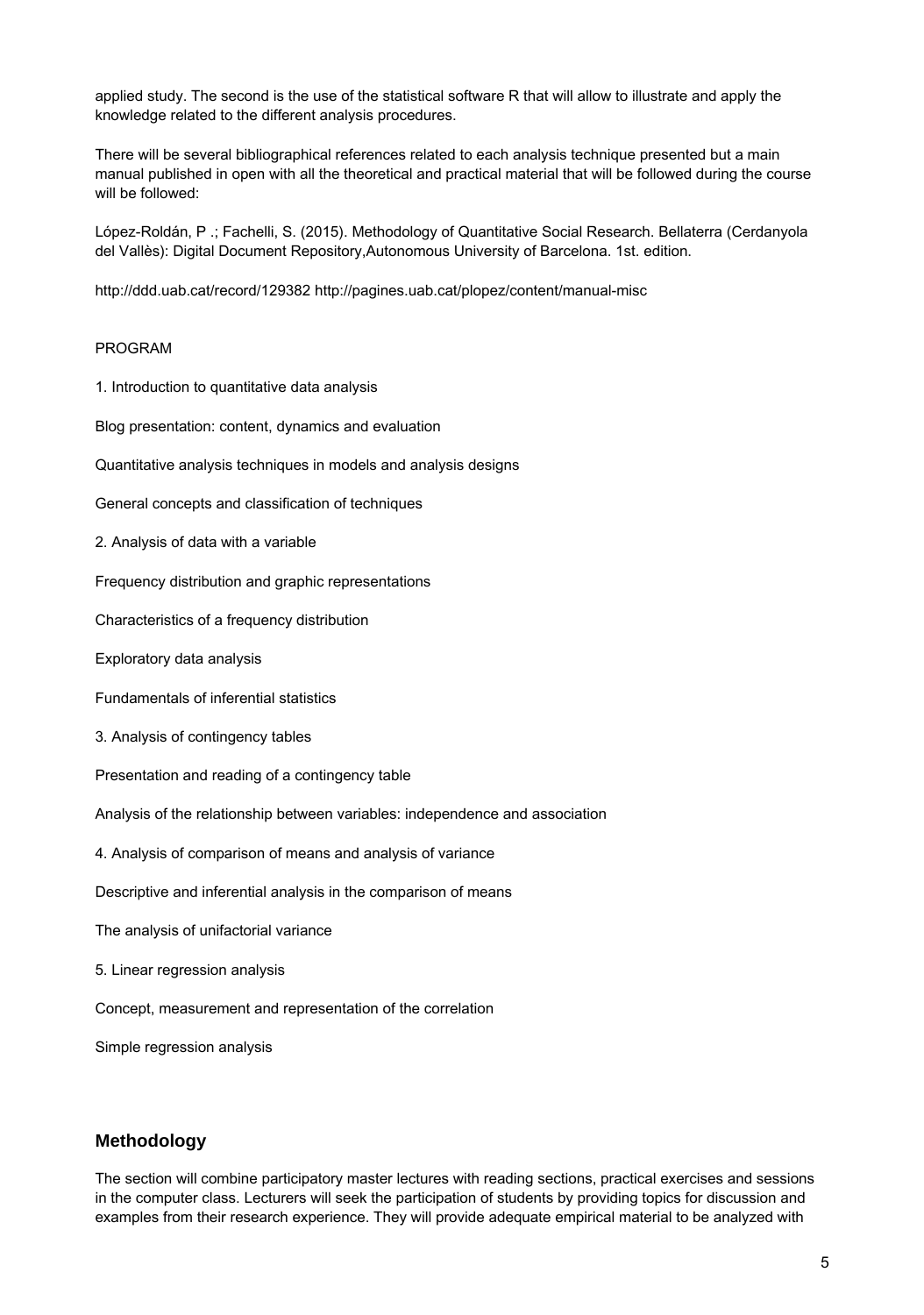the procedures corresponding to each sections. Students will also be asked to be able to analyze their own data, whether they are produced by themselves or coming from secondary sources.

Annotation: Within the schedule set by the centre or degree programme, 15 minutes of one class will be reserved for students to evaluate their lecturers and their courses or modules through questionnaires.

# **Activities**

| <b>Title</b>                                                                                | <b>Hours</b> | <b>ECTS</b> | Learning<br><b>Outcomes</b> |
|---------------------------------------------------------------------------------------------|--------------|-------------|-----------------------------|
| Type: Directed                                                                              |              |             |                             |
| Self-evaluated assignments to consolidat the knowledge acquired in class and in<br>readings | 20           | 0.8         | 2, 3, 1                     |
| <b>Theoretical Lectures</b>                                                                 | 40           | 1.6         | 3, 5                        |
| Type: Supervised                                                                            |              |             |                             |
| <b>Office Hours</b>                                                                         | 5            | 0.2         | 2, 4, 1                     |
| Type: Autonomous                                                                            |              |             |                             |
| Completion of assignments                                                                   | 44           | 1.76        | 2, 3, 7, 6                  |

# **Assessment**

### 1. Design of the investigation [RD]

The evaluation of this section will require the carrying out of a practical project of methodological design. A sociological recerch project or the formulation of an intervention program will be requested. In the first case, the formulation of a basic sociological model will be developed with the corresponding research question, construction of a general and specific problem with theoretical review and drafting of objectives. In the second case, a diagnosis of the situation, the theoretical foundations of the investigation, an intervention panel and a design of the evaluation of the program will be demanded. In both cases, a methodological design will be requested that includes the choice and justification of qualitative, quantitative or mixed tools according to the object of study built. The final work will be an oral presentation recorded in 10-15 minute video with 10-15 slides, including all the drafted research or intervention stages plus the bibliography.

### 2. Qualitative analysis [AQL]

The assessment of the section will imply the realization of a practical exercise that will consist of proposing a qualitative research project in which the main design decisions will have to be made explicit and justified. Specifically, it will be necessary to: 1) identifying the empirical information of interest given the initial research question; 2) delimiting the field of analysis and identifying the units from which the information will be obtained; and 3) identifying the methods and procedures to obtain and analyse the information obtained. All these decisions must be justified based on the research object, the objective of the research and the hypotheses or specific research questions. The exercise will have an extension of between 4 and 5 pages (about 2,000 words) of writing, not counting the annexes.

### 3. Quantitative analysis [AQN]

The evaluation of this section will require the realization of a practical work of data analysis. Based on considering the relationships between two variables, it is about analyzing them through one of these three bivariate analysis procedures treated in the subject: analysis of contingency tables, variance analysis or regression analysis. The work will be presented taking into account the formulation of a basic sociological model with the corresponding statement of the hypotheses of relation between the variables and the subsequent contrast with the analysis and interpretation of the data. The work will have a maximum extension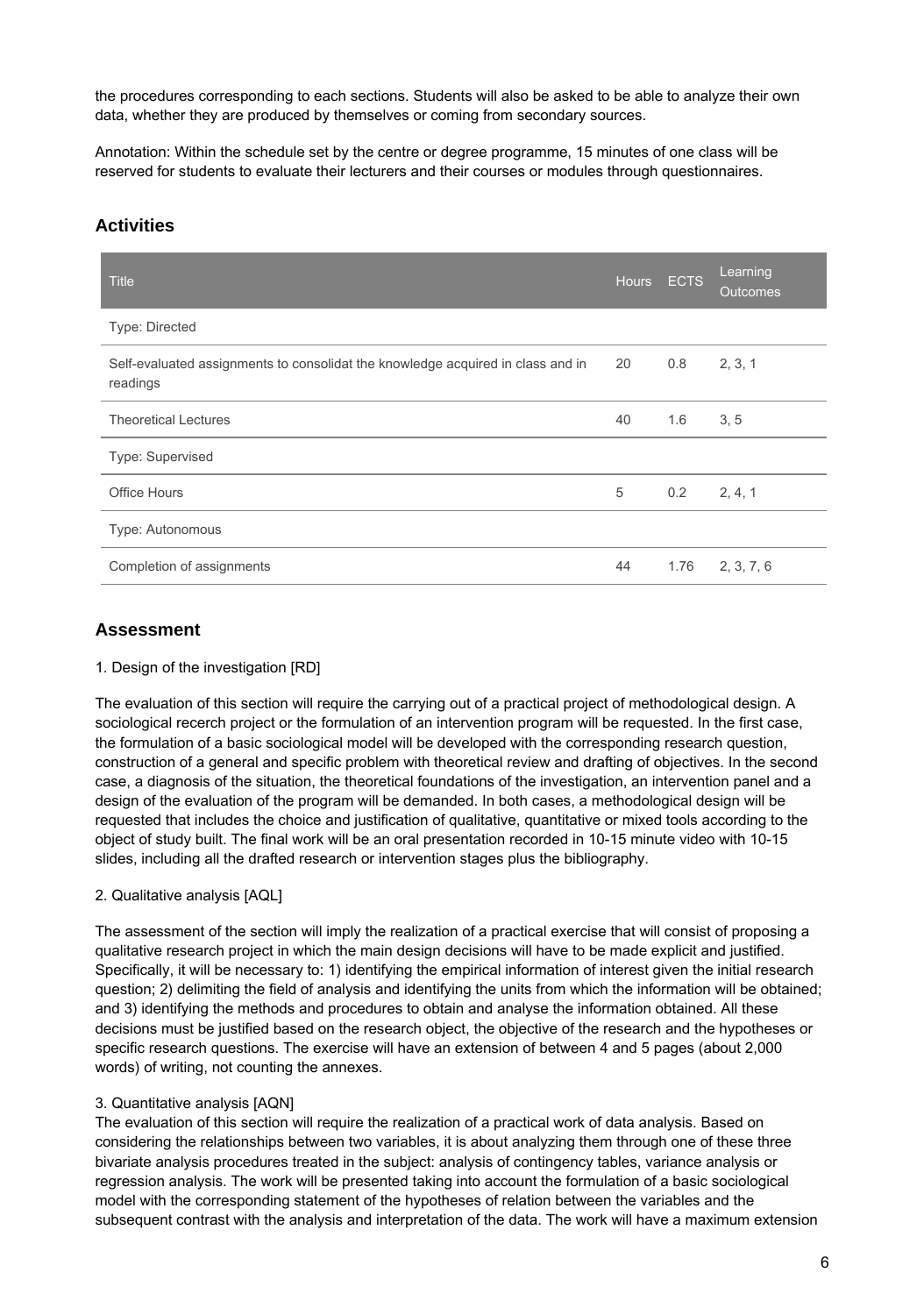of 7 pages (about 2500 words) of writing, including the graphs and tables elaborated, in addition to the bibliography and the annex.

# **Assessment Activities**

| <b>Title</b>                                              | Weighting |    |      | Hours ECTS Learning Outcomes |
|-----------------------------------------------------------|-----------|----|------|------------------------------|
| Development of a research project or Intervention program | 50        |    | 0.04 | 2, 1, 5                      |
| Qualitative Methods Assignment                            | 25        | 20 | 0.8  | 3, 4, 1, 5, 6                |
| Quantitative Methods Assignment                           | 25        | 20 | 0.8  | 3, 4, 7, 6                   |

# **Bibliography**

Acocella; Ivana; Cataldi Silvia (2020) Using Focus Groups. Theory, Methodology, Practice. Londres: Sage.

Alasuutari, Pertti; Bickman, Leonard; Brannen, Julia (eds.) (2008). The Sage Handbook of Social Research Methods. Thousand Oaks, California: Sage.

Alvira, Francisco; Serrano, Araceli (2015): "Diseños y estrategias de investigación social". En Manuel García Ferrando, Francisco Alvira, Luis E. Alonso y Modesto Escobar (comps.): El análisis de la realidad social. Métodos y técnicas de investigación. Madrid: Alianza Editorial, pp. 76-109. 4ª edición.

Beaud, Stéphane; Weber, Florence (2003). Guide de l'enquête de terrain. Paris: La Découverte.

Becker, Howard (2013). Trucos Del Oficio. Cómo conducir su investigación en Ciencias Sociales. Buenos Aires- México: Siglo XXI.

Bericat, Eduardo (1998): La integración de los métodos cuantitativo y cualitativo en la investigación social. Barcelona: Ariel.

Blaikie, Norman (2009): Designing social research. The logic of anticipation. Cambridge, Reino Unido: Polity Press. 2ª edición.

Boréus, Kristina; Bergström, Göran (2017) Analyzing text and discourse. Eight approaches for the social sciences. London: Sage.

Bourdieu, Pierre; Chamboredon, Jean-Claude; Passeron, Jean-Claude (1976/1973): El oficio de sociólogo. Presupuestos epistemológicos. Madrid: Siglo XXI.

Bryman, Alan (1988): Quality and Quantity in Social Research. Londres: Unwin-Hyman.

Bryman, Alan (2012): Social research methods. Oxford: Oxford University Press. 4<sup>ª</sup> edición.

Cea d'Ancona, María Ángeles. (2012). Fundamentos y aplicaciones en metodología cuantitativa. Madrid: Síntesis.

Cicourel, Aaron(2011/1964): Método y medida en sociología. Madrid: Centro de Investigaciones sociológicas.

Corbetta, Piergiorgio (2007). *Metodología y técnicas de investigación social.* Madrid: McGraw Hill. 2ª edición

Creamer, Elizabeth G. (2018). An Introduction to Fully Integrated Mixed Methods Research. Londres: Sage

Creswell, John W.; Poth, Cheryl N. (2018). Qualitative Inquiry and Research Design: Choosing Among Five Approaches. Thousand Oaks, California: Sage. 4<sup>ª</sup> edición.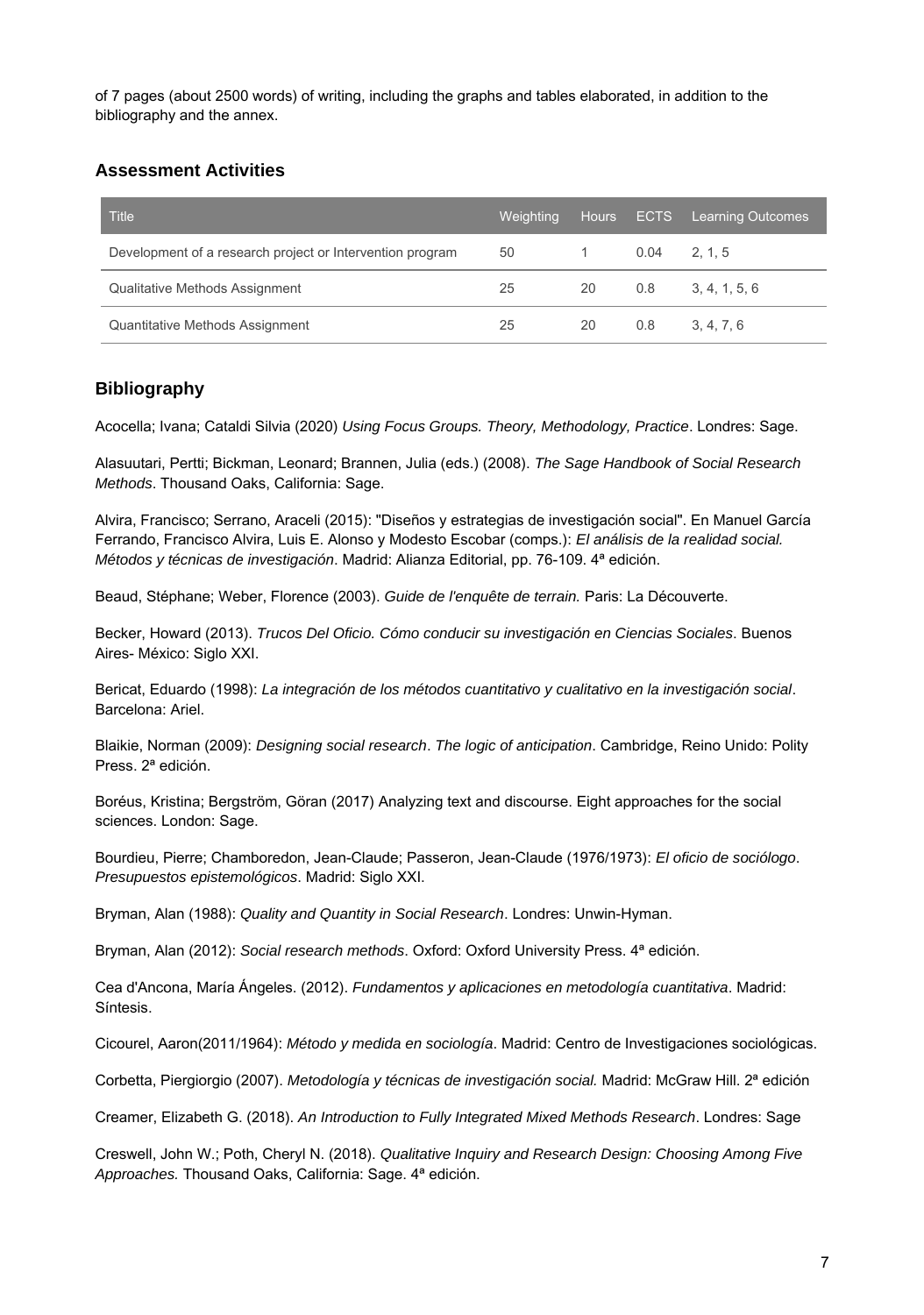Creswell, John W. (2014): Research design. Qualitative, quantitative and mixed methods approaches. Thousand Oaks, California: Sage. 4ª edición.

Denscombe, Martyn (2007): The good research guide for small-scale social research projects. Maidenhead: Open University Press. 3ª edición.

Domínguez, Màrius; Simó, Montserrat (2003). Tècniques d'Investigació Social Quantitatives. Edicions de la Universitat de Barcelona. Col·lecció Metodologia, 13.

Flick, Uwe (2009): An Introduction to Qualitative Research. Londres: Sage. 4<sup>ª</sup> edición

Ibáñez, Jesús (2015/1986): "Perspectivas de la investigación social: el diseño en las tres perspectivas". En Manuel García Ferrando, Francisco Alvira, Luis E. Alonso y Modesto Escobar (comps.): El análisis de la realidad social. Métodos y técnicas de investigación. Madrid: Alianza Editorial, pp. 42-75.

Ivàlua (2009). Guía práctica 1 - Cómo iniciar una evaluación: oportunidad, viabilidad y preguntas de evaluación. Colección Ivàlua de guías prácticas sobre evaluación de políticas públicas. Barcelona: Ivàlua

Kahwati, Leila; Kane, Heather (2018). Qualitative Comparative Analysis in Mixed Methods Research and Evaluation. Londres: Sage.

King, Gary; Keohane, Robert O.; Verba, Sidney (1994) Designing Social Inquiry. Scientific Inference in Qualitative Reseaarch. Princeton, New Jersey: Princeton University Press.

Kvale, Steinar (2007) Doing interviews. Londres: Sage.

Lareau, Annette. (1996). "Common Problems in Fieldwork: A Personal Essay". In Lareau, Annette. & Shultz, Jeffrey. Journey through Ethnography. Realistic accounts of fieldwork. Boulder: Westview Press.

López-Roldán, Pedro; Fachelli, Sandra (2015). Metodología de la Investigación Social Cuantitativa. Bellaterra (Cerdanyola del Vallès): Dipòsit Digital de Documents, Universitat Autònoma de Barcelona. 1a. edición. http://ddd.uab.cat/record/129382 http://pagines.uab.cat/plopez/content/misc

Marradi, Alberto; Archenti, Nélida; Piovani, Juan Ignacio (2018) Manual de metodología de las Ciencias Sociales. Buenos Aires: Siglo XXI Editora Iberoamericana

Maxwell, Joseph A. (2012) Qualitative Research Design: An Interactive Approach. Thousand Oaks, California: Sage. 3ª edición

Quiñones, Mariela; Supervielle, Marcos; Acosta, María Julia (2015) Introducción a la sociología cualitativa. Fundamentos epistemológicos y elementos de diseño y de anàlisis. Montevideo: Ediciones universitarias

Quivy, Raymond; Van Campenhoudt, Luc (2005/1988): Manual de investigación en ciencias sociales. México: Limusa.

Ragin, Charles C.; Amoroso, Lisa M. (2011): Constructing social research. Thousand Oaks (Cal.): Pine Forge Press.

Reichertz, Jo (2014): "Induction, deduction, abduction". En Uwe Flick (ed.): The Sage Handbook of qualitative data analysis. Londres: Sage, pp. 123-134.

Sautu, Ruth et altri (2005). Manual de metodología. Construcción del marco teórico, formulación de los objetivos y elección de la metodología. Buenos Aires. CLACSO. Disponible en: http://bibliotecavirtual.clacso.org.ar/ar/libros/campus/metodo/metod o.html

Seale, Clive (2012). "Validity, reliability and the quality of research". En Clive Seale (ed.): Researching Society and Culture. Londres: Sage, pp. 528-543. 3ª edición.